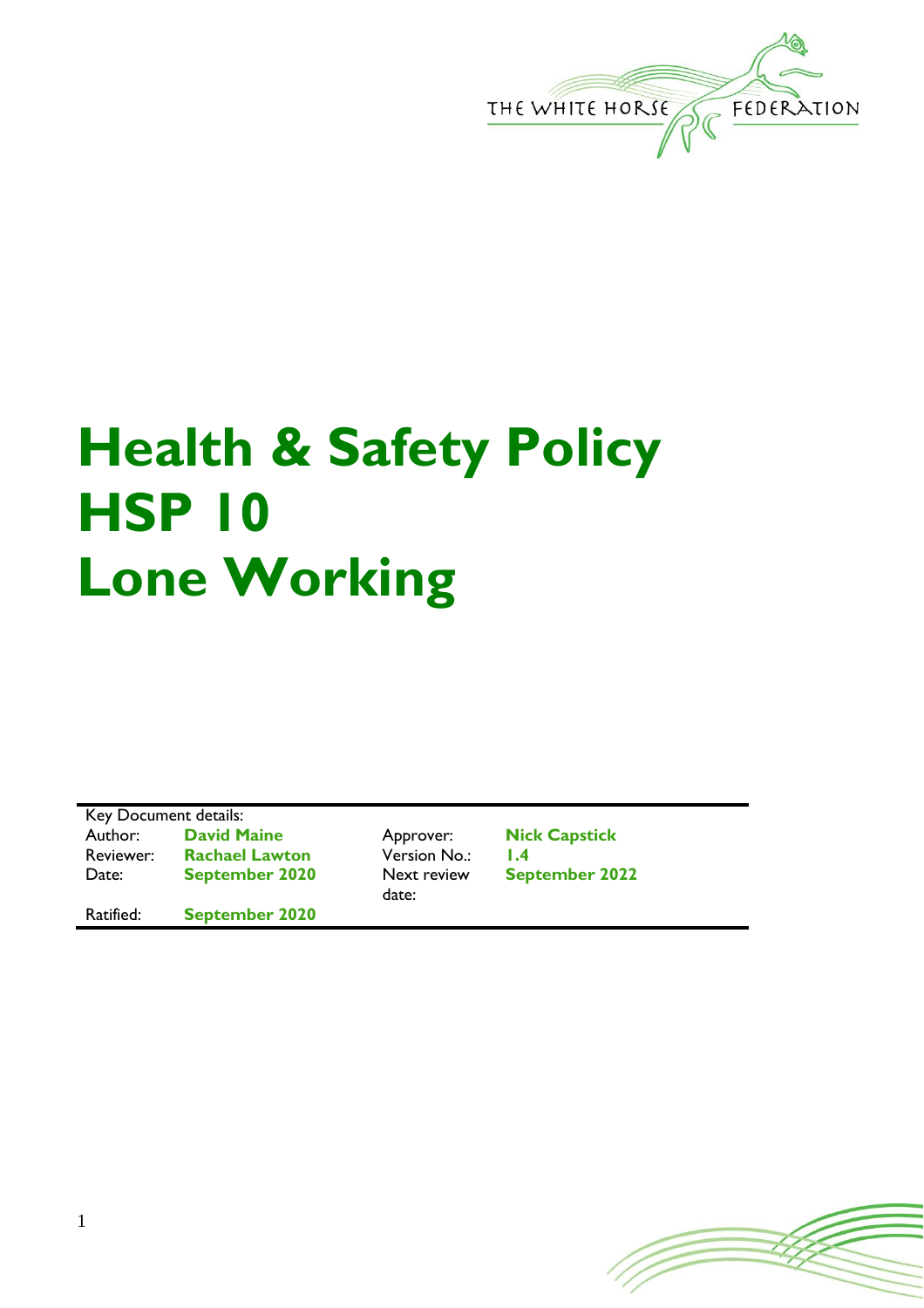

| <b>Title:</b>       | HSP 10 - Lone Working                                                                     |
|---------------------|-------------------------------------------------------------------------------------------|
| Author(s):          | David Maine                                                                               |
| Date:               | September 2020                                                                            |
| <b>Review date:</b> | September 2022                                                                            |
| <b>Application:</b> | This policy applies equally to all The White Horse Federation (TWHF) employees            |
|                     | including agency or casual staff, and to all premises where TWHF is either the 'employer' |
|                     | or is in control of the premises.                                                         |

|                    | <b>Definitions</b>                                            |                                                                                                                                         | For the purpose of this policy, the following definitions apply;                                                                              |  |  |  |
|--------------------|---------------------------------------------------------------|-----------------------------------------------------------------------------------------------------------------------------------------|-----------------------------------------------------------------------------------------------------------------------------------------------|--|--|--|
|                    |                                                               | Lone Working<br>The Health and Safety Executive (HSE) describes a lone worker as                                                        |                                                                                                                                               |  |  |  |
|                    |                                                               |                                                                                                                                         | "someone who works by themselves without close or direct                                                                                      |  |  |  |
|                    |                                                               |                                                                                                                                         | supervision". People may work alone because:                                                                                                  |  |  |  |
|                    |                                                               |                                                                                                                                         | They need to work in a separate part of the premises or at a<br>$\bullet$<br>remote site with no visual or verbal interaction with colleagues |  |  |  |
|                    |                                                               |                                                                                                                                         | Their work is out of hours<br>$\bullet$                                                                                                       |  |  |  |
|                    |                                                               |                                                                                                                                         | The workforce is very small<br>$\bullet$                                                                                                      |  |  |  |
|                    |                                                               |                                                                                                                                         | They are mobile, i.e. travelling alone for work such as salespeople,<br>delivery staff and care workers.                                      |  |  |  |
|                    |                                                               | Out of Hours                                                                                                                            | Anytime outside of the normal working hours for TWHF.                                                                                         |  |  |  |
|                    |                                                               |                                                                                                                                         |                                                                                                                                               |  |  |  |
| <b>Policy Aims</b> |                                                               |                                                                                                                                         | TWHF aims to reduce the risk associated with lone working by:                                                                                 |  |  |  |
|                    |                                                               |                                                                                                                                         |                                                                                                                                               |  |  |  |
|                    |                                                               | Establishing and formulating arrangements that minimise the risks of lone working<br>٠                                                  |                                                                                                                                               |  |  |  |
|                    |                                                               | To identify the responsibilities each person has in this situation<br>$\bullet$                                                         |                                                                                                                                               |  |  |  |
|                    |                                                               | To alert staff to the risks presented by lone working<br>$\bullet$                                                                      |                                                                                                                                               |  |  |  |
|                    |                                                               |                                                                                                                                         |                                                                                                                                               |  |  |  |
|                    |                                                               | It is intended to give staff a framework for managing potentially at risk situations.                                                   |                                                                                                                                               |  |  |  |
| <b>Policy</b>      |                                                               | TWHF is committed to ensuring the health, safety and welfare of its employees and this                                                  |                                                                                                                                               |  |  |  |
|                    |                                                               | includes a duty of care to reduce, as far as is reasonably practicable, the risks associated<br>with lone working within the workplace. |                                                                                                                                               |  |  |  |
|                    |                                                               |                                                                                                                                         |                                                                                                                                               |  |  |  |
| <b>Risk</b>        |                                                               |                                                                                                                                         | Employees engaged in activities which places them in a situation without direct contact                                                       |  |  |  |
|                    |                                                               | with other staff, or without direct supervision, during an activity that places that person at                                          |                                                                                                                                               |  |  |  |
|                    |                                                               | significant risk of exposure to a hazard or number of hazards as a result of lone working.                                              |                                                                                                                                               |  |  |  |
|                    | <b>Responsibility</b>                                         |                                                                                                                                         | This responsibility must be discharged primarily at the line management/operational level.                                                    |  |  |  |
|                    |                                                               | <b>Roles &amp; Responsibilities</b>                                                                                                     |                                                                                                                                               |  |  |  |
| I.                 | Roles and responsibilities are defined in HSP 2 Organisation. |                                                                                                                                         |                                                                                                                                               |  |  |  |
|                    |                                                               |                                                                                                                                         |                                                                                                                                               |  |  |  |
|                    |                                                               | Any specific actions are detailed in the arrangements section below.                                                                    |                                                                                                                                               |  |  |  |
|                    |                                                               |                                                                                                                                         |                                                                                                                                               |  |  |  |
|                    |                                                               |                                                                                                                                         |                                                                                                                                               |  |  |  |
|                    |                                                               |                                                                                                                                         |                                                                                                                                               |  |  |  |
|                    | <b>Arrangements</b>                                           |                                                                                                                                         |                                                                                                                                               |  |  |  |
| Ι.                 |                                                               | <b>Lone Working Risk Assessment</b>                                                                                                     |                                                                                                                                               |  |  |  |

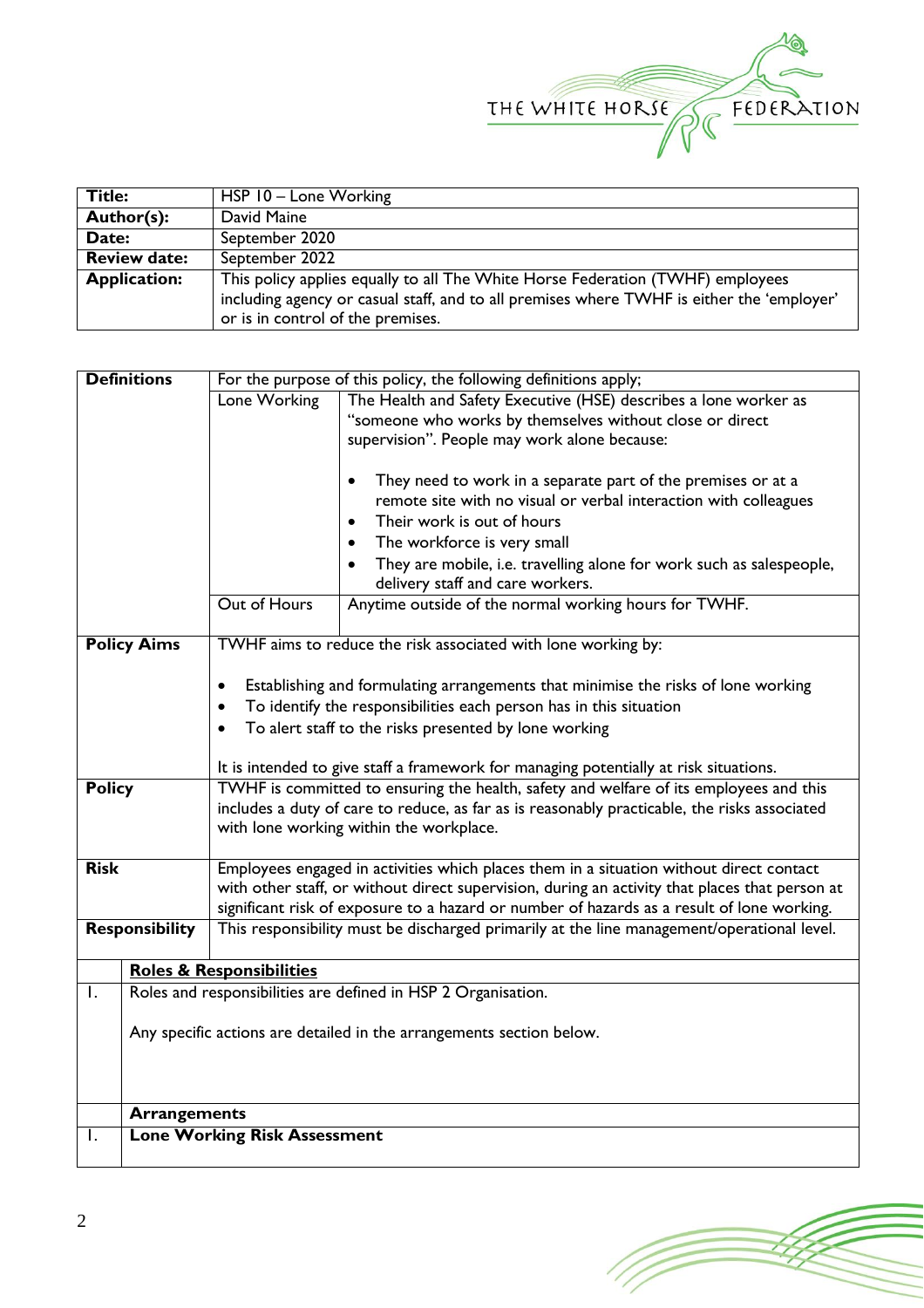

All lone working or work activities, as defined, must be subjected to a risk assessment to consider the risks. The assessment should be carried out by a line manager or supervisor with the employee. The risk assessment should help decide the right level of supervision. There are some high-risk activities where at least one other person may need to be present.

The assessment of the risks to which a lone worker may be exposed must take account of:

- The individual's ability to carry out their activities safely on their own in their environment
- The potential for the individual to be subject to violence and aggression
- The individual's ability to request assistance or to withdraw safely from a dangerous situation
- The individual's fitness to carry out the work alone
- Sudden illness or emergencies
- Effects of social isolation
- Risks related to driving
- Fire safety
- Any existing precautionary measures and emergency arrangements

The above list is not exhaustive, each situation is different and individual hazards for those situations must be considered.

Examples of control measures are:

- Prevention of lone working wherever possible
- Suitable training
- Suitable emergency equipment and emergency arrangements
- Adequate supervision
- Defined work activities including written safe systems of work

## 2. **Classification of Lone Workers**

To assist in determining the level of risk, examples are outlined below in the following categories:

I. Very Low Risk Situations

Working alone in a secure environment where other workers are close by and there is no interface with the public.

- II. Low Risk Situations Staff working alone during normal hours (Monday to Friday 9am – 5pm) in an office, school building or similar, where the risk assessment indicates minimal risk. E.g., Staff who travel alone for business purposes.
- III. Medium Risk Situations Where the lone working risk assessment for a particular task or activity indicates that a risk of violence, aggression or a dangerous situations is reasonably foreseeable, and where colleagues/volunteers/members cannot be readily called on by the lone worker in the event of an adverse situation arising. E.g., Staff who travel alone for business purposes whilst carrying substances or valuable equipment e.g. laptops.

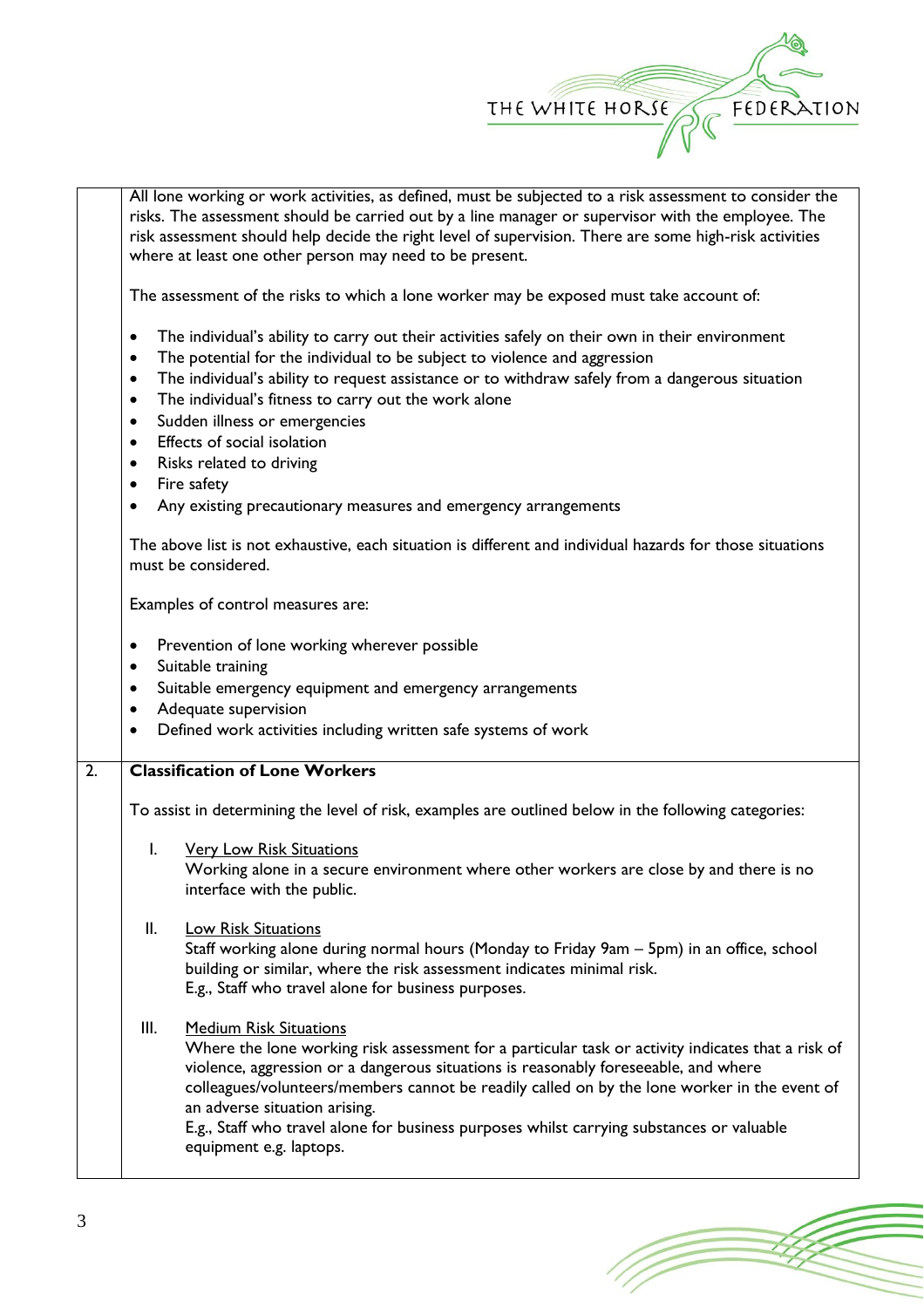

|                  | IV.         | <b>High Risk Situations</b><br>Visiting domestic or commercial premises where a risk of violence, aggression or a dangerous<br>situation is reasonably foreseeable.<br>E.g. Working alone out of hours. Visiting domestic premises. Working alone with hazardous<br>plant, tools, equipment or chemicals.                                                                                                                                                                                                                                                                                                                              |
|------------------|-------------|----------------------------------------------------------------------------------------------------------------------------------------------------------------------------------------------------------------------------------------------------------------------------------------------------------------------------------------------------------------------------------------------------------------------------------------------------------------------------------------------------------------------------------------------------------------------------------------------------------------------------------------|
|                  | V.          | Unacceptable Risk<br>Working alone with a client with a history of violence and/or aggression. Working alone on a<br>high-risk activity e.g. confined space area.                                                                                                                                                                                                                                                                                                                                                                                                                                                                      |
| $\overline{3}$ . |             | <b>Home Visits Alone</b>                                                                                                                                                                                                                                                                                                                                                                                                                                                                                                                                                                                                               |
|                  | etc.        | Systems and procedures need to be in place to enable employees to undertaking home visits with a<br>service user or member of the public, to undertake appropriate checks on the name and address of the<br>person and any history of violence or aggression. If there are any known events then risk assessments<br>need to be revised to take this into consideration, and appropriate measures introduced to reduce the<br>risk, which could include additional staff support, enhanced means of communication, personal alarms<br>Local recording of such information should be maintained and employees must be made aware of the |
|                  |             | need to access information and to add to it as appropriate.                                                                                                                                                                                                                                                                                                                                                                                                                                                                                                                                                                            |
| 4.               |             | <b>Working in Remote Locations</b>                                                                                                                                                                                                                                                                                                                                                                                                                                                                                                                                                                                                     |
|                  |             | Appropriate systems need to be in place for logging in and out and employees need to inform managers<br>of the location and nature of their work away from their normal workplace. Proper planning needs to<br>be made of such work and assessment of the remoteness to be visited and coverage in relation to<br>means of communications.                                                                                                                                                                                                                                                                                             |
|                  | work alone. | All employees must be accounted for throughout and at the end of each working period. To achieve<br>this, a system needs to be in place that is capable of recording itineraries for all employees undertaking                                                                                                                                                                                                                                                                                                                                                                                                                         |
|                  | IT          | Simple office based systems could utilise paper based diaries, whiteboards, electronic diaries and<br>arrangements for regular contact at pre-agreed times via mobile phones. In other more fluid and<br>hazardous lone working scenarios, more sophisticated methods of logging the whereabouts of<br>employees and the means to communicate with them may be necessary. These can be sources through                                                                                                                                                                                                                                 |
|                  |             | In either instance everyone must have a clear understanding of the agreed protocol and the escalation<br>procedures to be followed in the event of a deviation from the expected and employees becoming<br>overdue, unaccounted for and non-contactable.                                                                                                                                                                                                                                                                                                                                                                               |
|                  |             | The escalation procedure should consider colleagues, line management, family and the emergency<br>services in order of precedence.                                                                                                                                                                                                                                                                                                                                                                                                                                                                                                     |
|                  |             | Managers must carefully consider the most appropriate communication and tracking methods for their<br>respective teams. A 'one size fits all' approach across the board may not be the most effective way of<br>managing the risk and therefore arrangements must be maintained and reviewed as appropriate.                                                                                                                                                                                                                                                                                                                           |

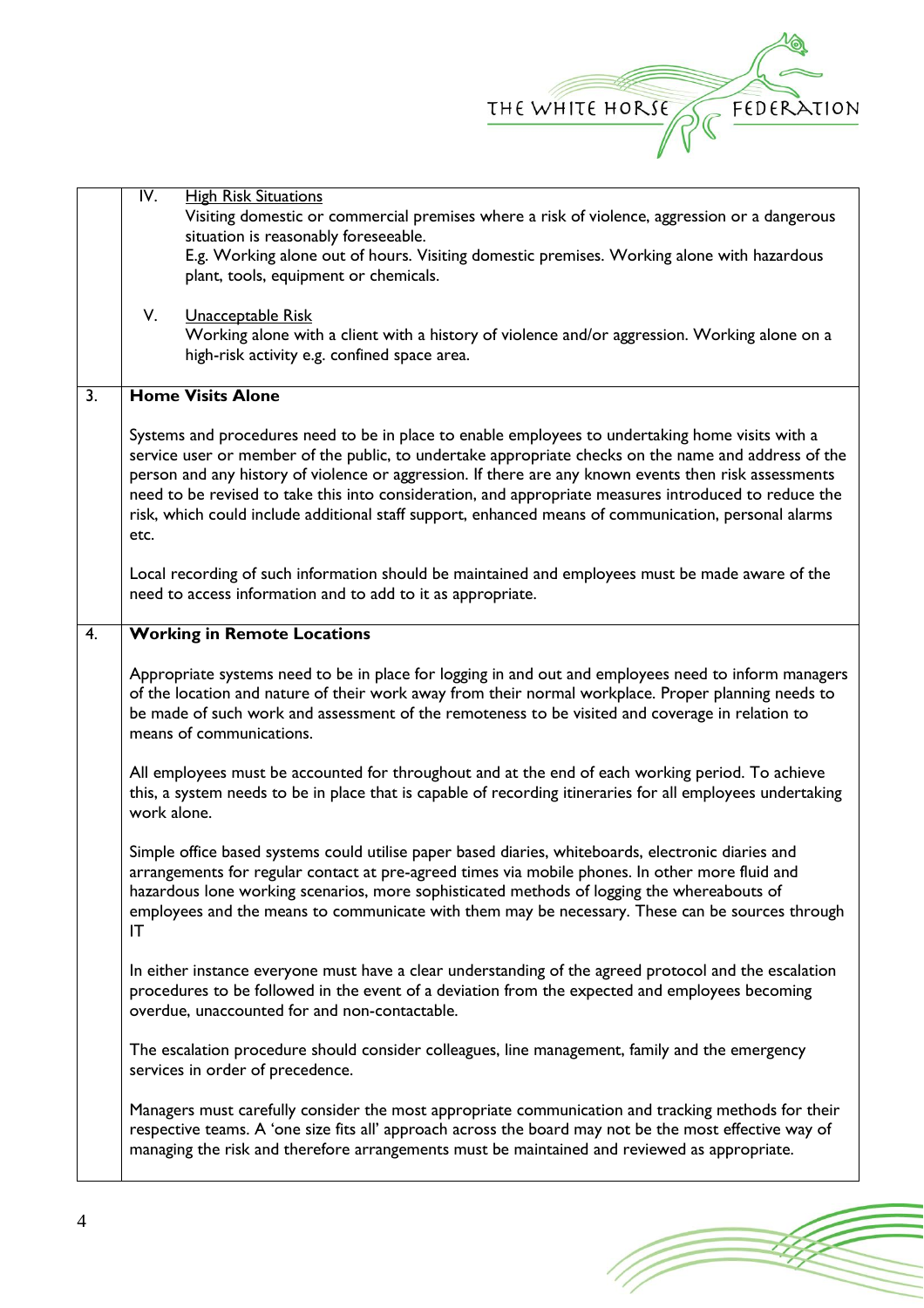

|    | Whatever communication system is being considered, it must be borne in mind that adequate coverage<br>needs to be assessed, and staff trained and competent in their use. Periodic monitoring and testing will                                                                                                                                                                                                                                                                                               |  |  |
|----|--------------------------------------------------------------------------------------------------------------------------------------------------------------------------------------------------------------------------------------------------------------------------------------------------------------------------------------------------------------------------------------------------------------------------------------------------------------------------------------------------------------|--|--|
|    | be required to ensure that the systems are still fully operational and effective.                                                                                                                                                                                                                                                                                                                                                                                                                            |  |  |
| 5. | <b>Working from Home Alone</b>                                                                                                                                                                                                                                                                                                                                                                                                                                                                               |  |  |
|    | Risk assessments need to take into account any relevant issues of lone working, which may arise as a<br>consequence of home working, and consideration as to whether additional measures may be needed to<br>keep the employee safe and healthy. These measures could include means of communication, the<br>security of the home e.g. keeping doors locked when alone, not giving out home addresses or phone<br>numbers for business use.                                                                  |  |  |
| 6. | <b>Training and Supervision</b>                                                                                                                                                                                                                                                                                                                                                                                                                                                                              |  |  |
|    | <b>Training</b>                                                                                                                                                                                                                                                                                                                                                                                                                                                                                              |  |  |
|    | Where lone working has been identified as a risk, training is particularly important:                                                                                                                                                                                                                                                                                                                                                                                                                        |  |  |
|    | Where there is limited supervision to control, guide and help in uncertain situations.<br>$\bullet$<br>To enable people to cope in unexpected circumstances and with potential exposure to violence<br>$\bullet$<br>and aggression.                                                                                                                                                                                                                                                                          |  |  |
|    | Lone workers are unable to ask more experienced colleagues for help, so extra training may be<br>appropriate. They need to be sufficiently experienced and fully understand the risks and precautions<br>involved in their work and the location that they work in. Managers should set the limits to what can<br>and cannot be done while working alone. They should ensure workers are competent to deal with the<br>requirements of the job and are able to recognise when to seek advice from elsewhere. |  |  |
|    | Any specific training, including Conflict Management, Solution Techniques including Personal Safety, and<br>Managing Safety, may be provided to enhance the competency and awareness of staff in relation Lone<br>Working.                                                                                                                                                                                                                                                                                   |  |  |
|    | <b>Supervision</b>                                                                                                                                                                                                                                                                                                                                                                                                                                                                                           |  |  |
|    | The level of supervision needed is a management decision, which should be based on the findings of a<br>risk assessment, i.e. the higher the risk, the greater the level of supervision required. It should not be<br>left to employees to decide whether they need assistance.                                                                                                                                                                                                                              |  |  |
|    | Where a worker is new to a job, undergoing training, doing a job that presents specific risks, or dealing<br>with new situations, it may be advisable for them to be accompanied when they first begin work.                                                                                                                                                                                                                                                                                                 |  |  |
| 7. | <b>Monitoring Lone Workers</b>                                                                                                                                                                                                                                                                                                                                                                                                                                                                               |  |  |
|    | Managers must ensure that there are procedures in place to monitor lone workers and ensure effective<br>means of communication is maintained. These may include:                                                                                                                                                                                                                                                                                                                                             |  |  |
|    | Supervisors periodically visiting and observing people working alone;<br>٠<br>Pre-agreed intervals of regular contact between the lone worker and supervisor, using phones,<br>$\bullet$<br>radios or email, bearing in mind the worker's understanding of English;                                                                                                                                                                                                                                          |  |  |

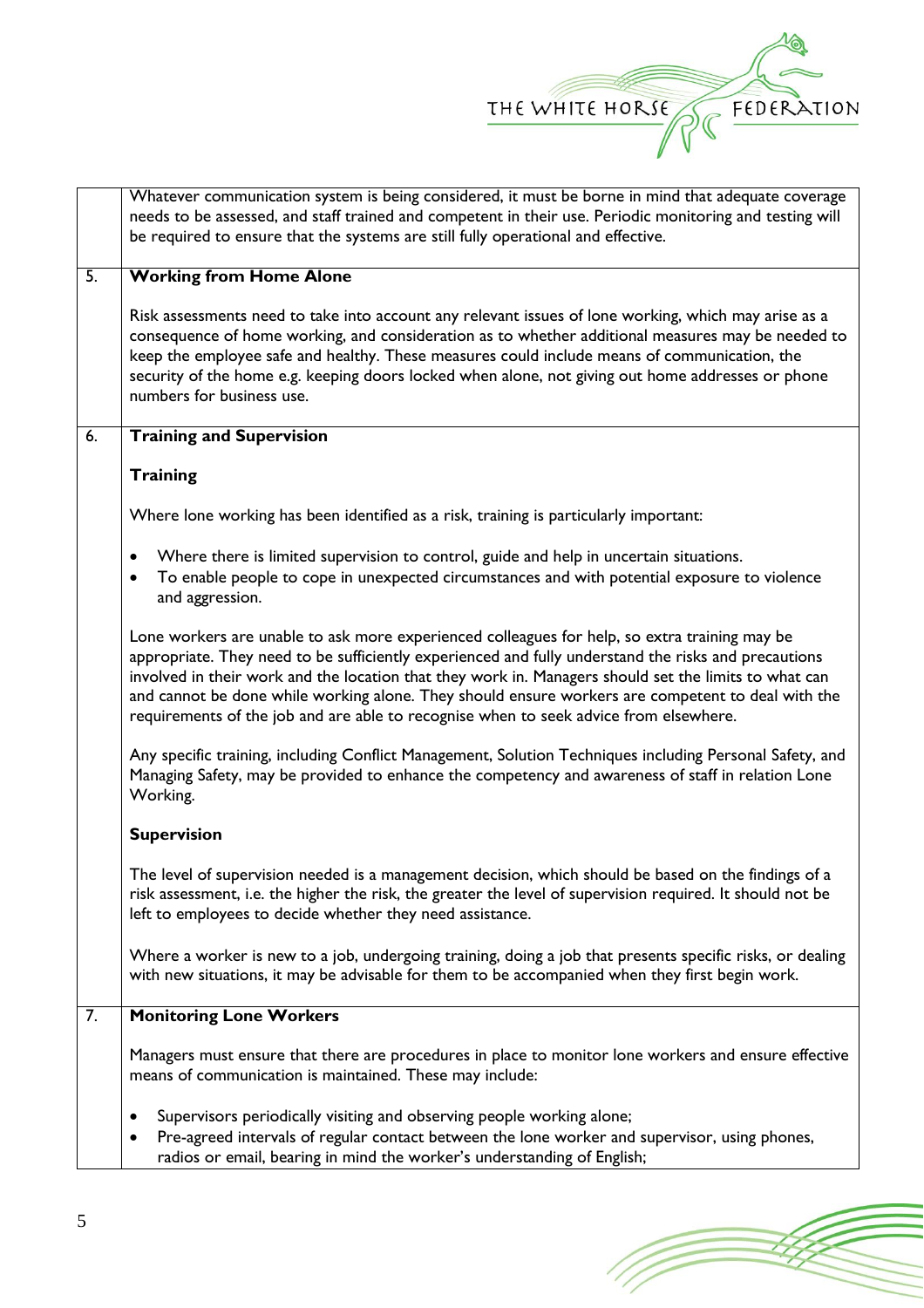

(Topon

|     | Manually operated or automatic warning devices which trigger if specific signals are not received<br>$\bullet$                                                                                                                                                                                                                       |  |  |  |  |  |  |
|-----|--------------------------------------------------------------------------------------------------------------------------------------------------------------------------------------------------------------------------------------------------------------------------------------------------------------------------------------|--|--|--|--|--|--|
|     | periodically from the lone worker, e.g. staff security systems;                                                                                                                                                                                                                                                                      |  |  |  |  |  |  |
|     | Implementing systems to ensure a lone worker has returned to their base or home once their task<br>$\bullet$<br>is completed.                                                                                                                                                                                                        |  |  |  |  |  |  |
|     | Specific useful examples of these may include:                                                                                                                                                                                                                                                                                       |  |  |  |  |  |  |
|     | Periodic telephone contact with lone workers<br>$\bullet$                                                                                                                                                                                                                                                                            |  |  |  |  |  |  |
|     | Periodic site visits to lone workers<br>٠                                                                                                                                                                                                                                                                                            |  |  |  |  |  |  |
|     | Regular contact, e.g., telephone, radio, etc.<br>٠                                                                                                                                                                                                                                                                                   |  |  |  |  |  |  |
|     | Automatic warning devices, e.g., motion sensors, etc.<br>$\bullet$<br>Manual warning devices, e.g., panic alarms, etc.<br>$\bullet$                                                                                                                                                                                                  |  |  |  |  |  |  |
|     | End of task/shift contact e.g., returning keys.<br>٠                                                                                                                                                                                                                                                                                 |  |  |  |  |  |  |
| 8.  | <b>Emergency Situations</b>                                                                                                                                                                                                                                                                                                          |  |  |  |  |  |  |
|     | Managers must ensure that emergency situations are addressed via the risk assessment. Staff should be<br>trained in how to deal with foreseeable events in connection with lone working.                                                                                                                                             |  |  |  |  |  |  |
|     | Information regarding emergency procedures should be given to lone workers. For example, the risk<br>assessment may indicate that mobile workers should carry first-aid kits and/or that lone workers need<br>first-aid training and should also have access to adequate first-aid facilities.                                       |  |  |  |  |  |  |
|     | If personal safety is compromised, TWHF would expect employees to consider their own safety and do<br>the following:                                                                                                                                                                                                                 |  |  |  |  |  |  |
|     | Remove themselves from the situation<br>$\bullet$                                                                                                                                                                                                                                                                                    |  |  |  |  |  |  |
|     | Summon help<br>٠                                                                                                                                                                                                                                                                                                                     |  |  |  |  |  |  |
|     | Call the police<br>٠                                                                                                                                                                                                                                                                                                                 |  |  |  |  |  |  |
|     | An effective procedure for summoning emergency assistance should be implemented. This should<br>include:                                                                                                                                                                                                                             |  |  |  |  |  |  |
|     | How and when to raise the alarm, both within normal office hours and out of hours<br>The actions expected of staff receiving an emergency alert<br>٠                                                                                                                                                                                 |  |  |  |  |  |  |
|     | A list of officers to be notified if an alert is received, such as managers or directors.                                                                                                                                                                                                                                            |  |  |  |  |  |  |
|     | How to use and maintain any equipment such as personal alarms, mobile phones, radios or pagers.                                                                                                                                                                                                                                      |  |  |  |  |  |  |
| 9.  | <b>Limitations of this Policy</b>                                                                                                                                                                                                                                                                                                    |  |  |  |  |  |  |
|     | The policy cannot anticipate all eventualities; therefore professional judgement should be used to<br>identify the appropriate course of action needed to protect those who are vulnerable and/or at risk.<br>This judgement should derive from multi-disciplinary team discussion rather than any one individual<br>where possible. |  |  |  |  |  |  |
| 10. | <b>Appendices</b>                                                                                                                                                                                                                                                                                                                    |  |  |  |  |  |  |
|     | I. HSG 10.1 Lone Working Do's and Don'ts<br>2. HSF 10.1 Lone Working Risk Assessment Template                                                                                                                                                                                                                                        |  |  |  |  |  |  |
|     |                                                                                                                                                                                                                                                                                                                                      |  |  |  |  |  |  |